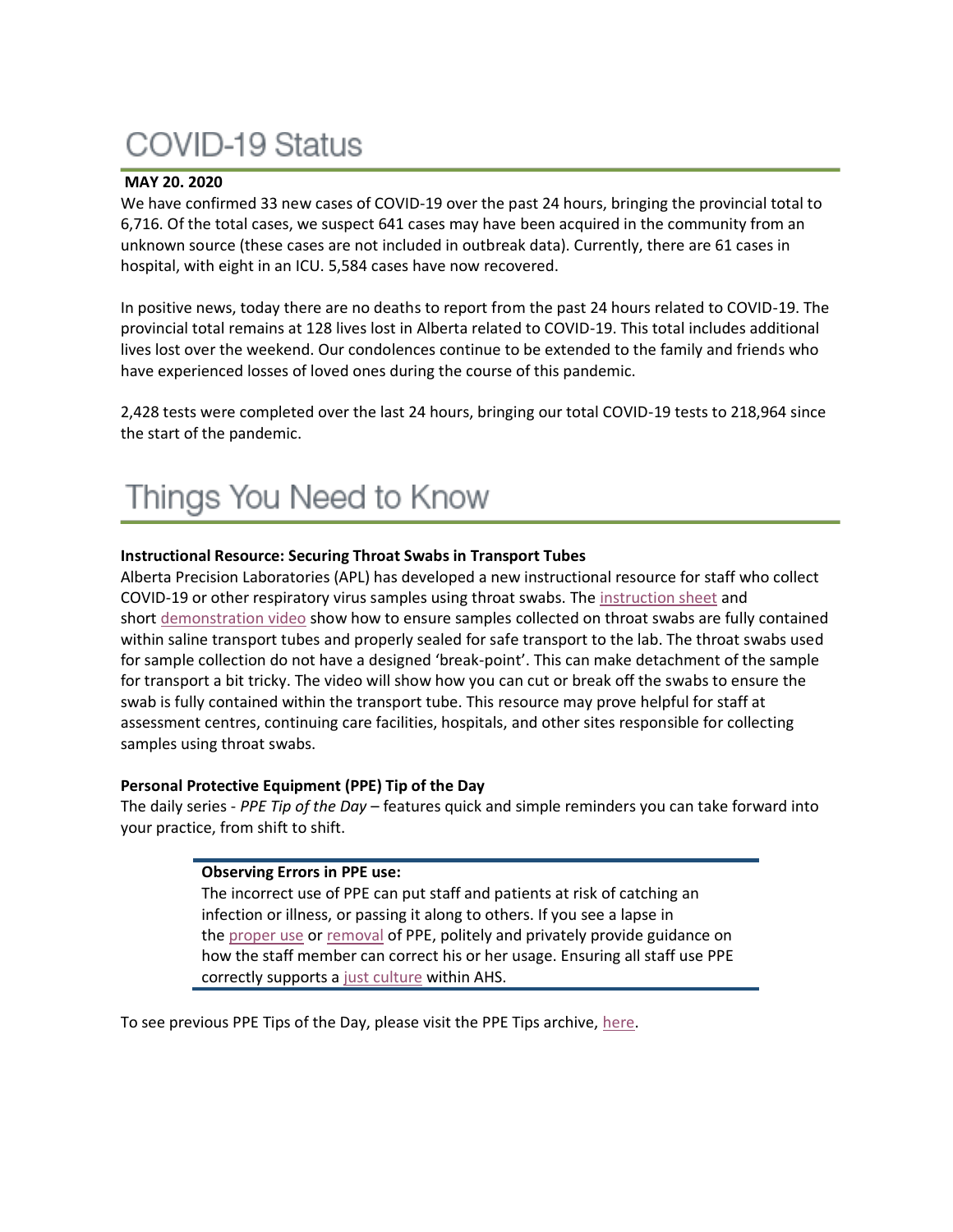

### **AHS COVID-19 Podcast with Dr. Francois Belanger**

Alberta physicians continue to go above and beyond supporting Albertans during the COVID-19 pandemic. Dr. Francois Belanger, AHS Chief Medical Officer and Vice President, Quality, [talks about](https://www.albertahealthservices.ca/news/Page15434.aspx)  [the unique contributions made by physicians during these uncertain times.](https://www.albertahealthservices.ca/news/Page15434.aspx)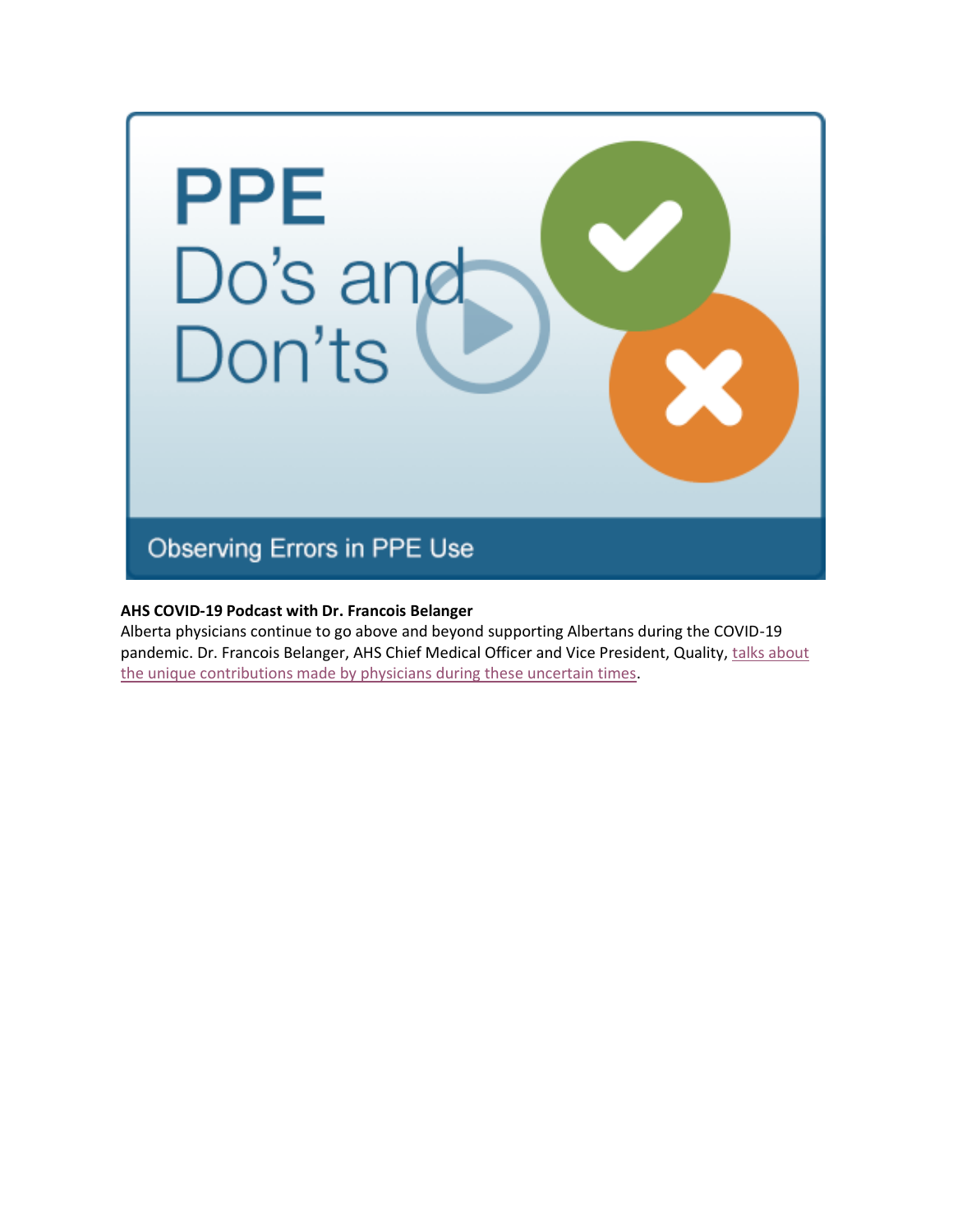

Dr. Francois Belanger talks about the unique contributions made by physicians during these uncertain times.

#### **Clinical Trials Day**

On May 20, marks international Clinical Trials Day and gives us a chance to recognize the important ways clinical trials advance care for Alberta's patients.

Clinical trials are a vital part of the research activity taking place in Alberta. Through clinical trials, researchers have discovered less invasive surgical techniques, drugs with fewer side effects, and treatments that improve patient outcomes. Clinical trials are also focusing on COVID-19.

"Throughout the pandemic we have been able to mobilize quickly to support the initiation of several COVID-19-related clinical trials," notes Dr. Kathryn Todd, Vice President, Provincial Clinical Excellence.

"These studies put Alberta at the forefront in the global search for treatments for COVID-19, and give our patients access to some of the latest advances medicine has to offer," she says. "They help AHS staff generate answers to critical questions that will inform how we provide care in the future."

Some of these include studies that test the effectiveness of hydroxychloroquine, compare different types of protective masks, and look at whether the blood plasma of recovered COVID-19 patients can benefit other patients. The [Alberta HOPE COVID-19 Trial](http://www.hopecovid.ca/) is a large provincial study testing the effectiveness of hydroxychloroquine to prevent a worsening of COVID-19.

"At the initiation of the Alberta HOPE study, AHS staff quickly set up a service to contact patients within 48 hours of receiving their test results, in order to help researchers with screening and enrolment in the study," Dr. Todd says. "This kind of outreach provides unique opportunities to our patients, and supports and enables the research community in its work."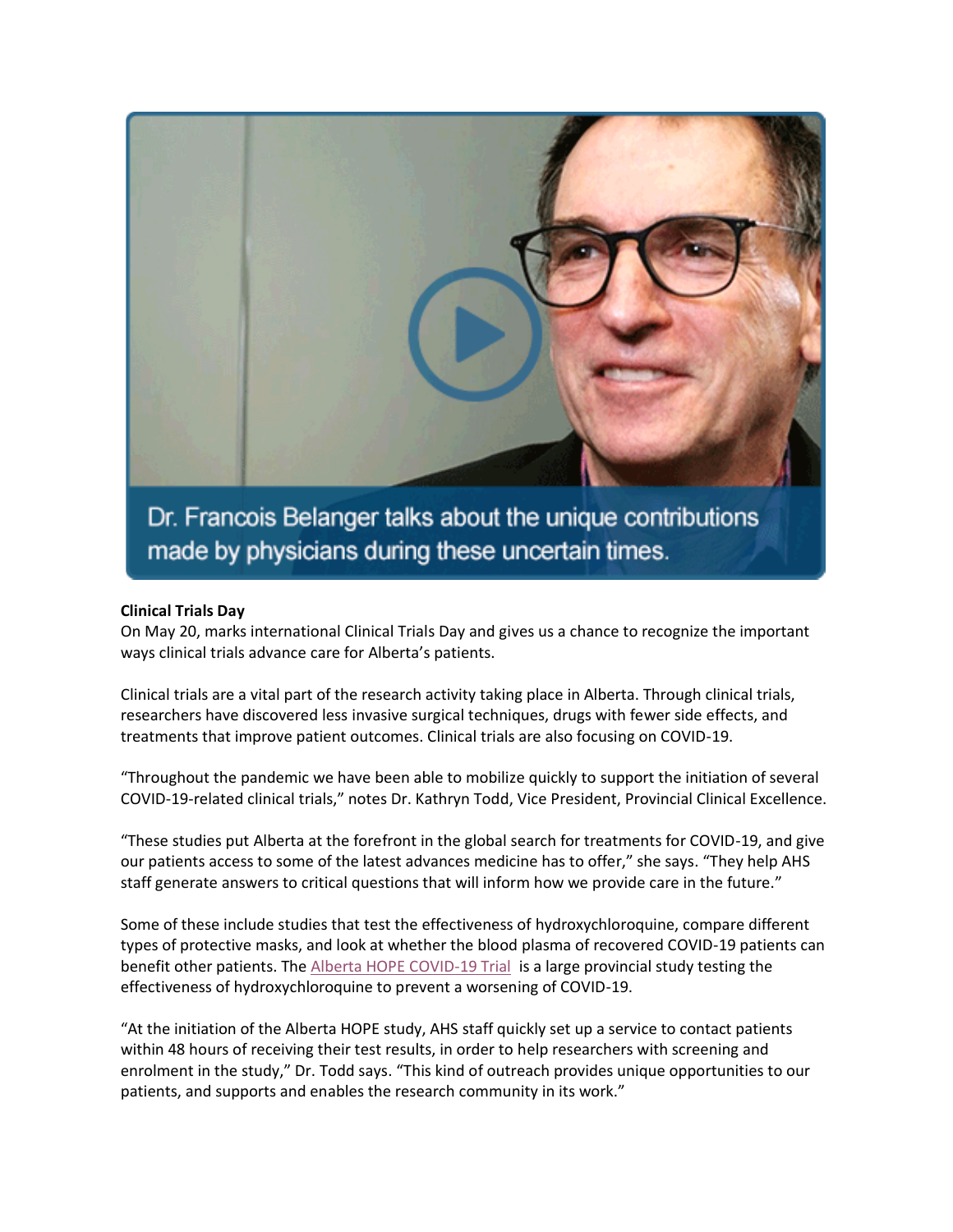Clinical trials span the healthcare spectrum, with a large number focusing on testing new treatments for cancer. Each year, the three primary Research Ethics Boards approve more than 1,500 research studies which need support from AHS staff to generate evidence to improve care. Tomorrow, AHS joins with all its research partners, from the universities, Alberta Innovates, our Foundations, the clinical trials units at the Tom Baker Cancer Centre and the Cross Cancer Institute, and many others, in recognizing and celebrating the importance of clinical trials for Albertans.

To find out more about clinical trials being conducted in Alberta, visit [bethecure.ca](http://www.bethecure.ca/)[,albertacancerclinicaltrials.ca](http://www.albertacancerclinicaltrials.ca/) and [ahs.ca/participateresearch.](http://www.ahs.ca/participateresearch)

## In the Zones

#### **Zone Emergency Operations Centre (ZEOC) Update – Edmonton**

Transportation is an important part of healthcare and gets patients to the care they need, in the right place at the right time. For vulnerable people experiencing COVID-19 symptoms or Influenza-likeillness (ILI) symptoms, the Edmonton EXPO Centre has provided a space to receive the care they need, while being able to isolate comfortably. However, getting transported from the hospital can be a barrier.

A collaboration between the ZEOC transport taskforce in the Edmonton Zone identified vehicles from Addictions and Mental Health that could fill the need for transport, while keeping staff and patients safe.

"This issue required a creative solution with the collaboration of many departments in AHS," says Selene Tash, Executive Director, Community Health Services. "We were excited to be able to do this and help not only those in the city, but also those in suburban areas as well."

To ensure the safety of drivers and those being transported, vehicles are retrofitted with plexiglass to maintain safe distancing - a feat that became a reality thanks to connections from AHS Facilities Maintenance and Engineering. Vehicles will also have one support worker fitted with personal protective equipment to accompany each driver.

"The way we have come together in this pandemic response demonstrates the brilliant and creative minds we have across all departments," says Tash. "We have been able to break down barriers between departments and build relationships with people we would normally not come across."

Transporting potential COVID-19 positive dialysis patients was also top of mind at the start of this pandemic. AHS worked closely with the City of Edmonton's DATS (Disabled Adult Transit Service) to support a door-to-door service, where Allied Health staff were eager to volunteer to accompany dialysis patients, so they could still receive the medical interventions they need. Volunteers and drivers are equipped with PPE and vans are also retrofitted with glass.

They made their first successful trip in the week of May 4, with the City of Edmonton being very pleased with the results.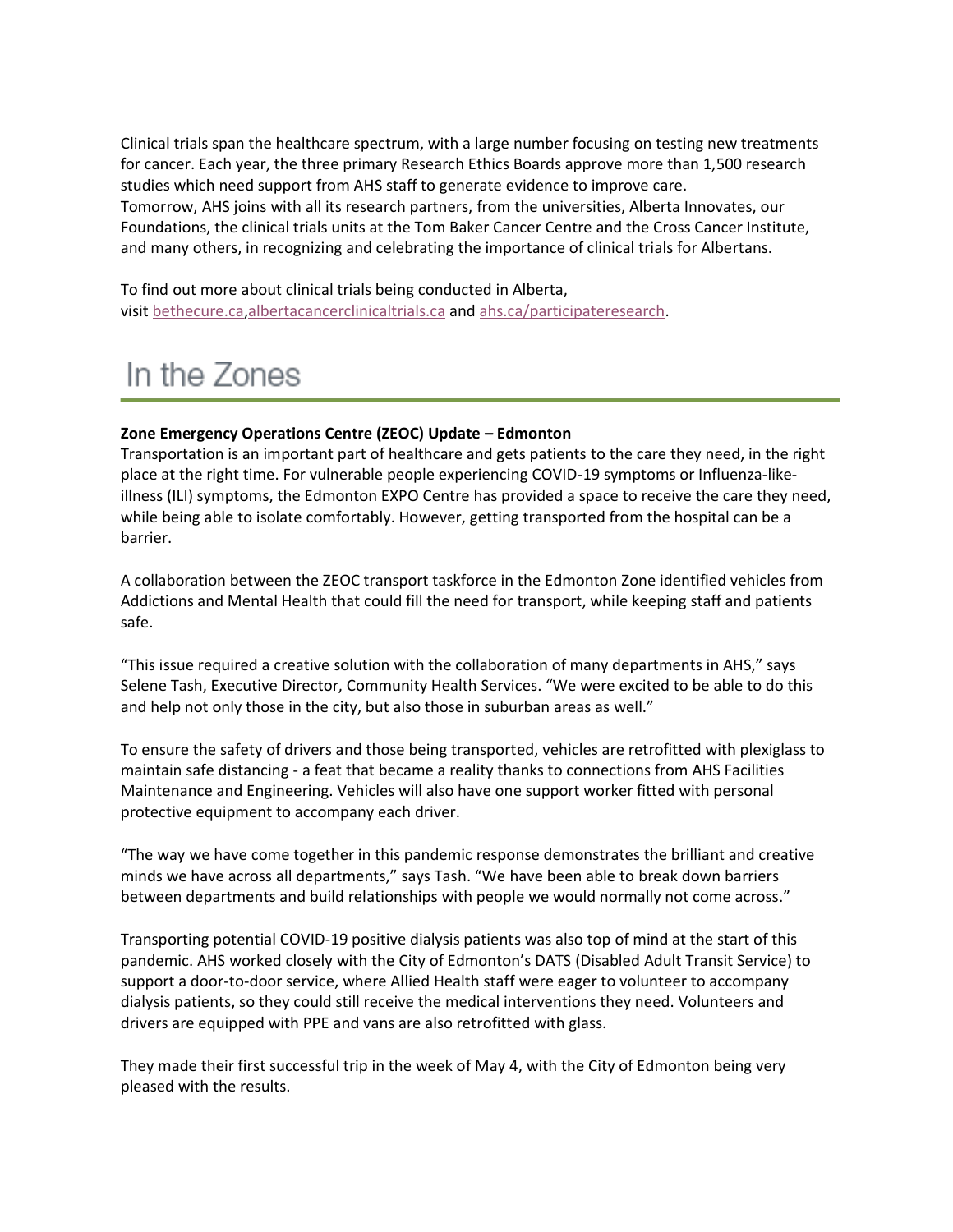"We are so appreciative that our dialysis patients who are COVID-19 suspect or positive are able to continue to travel to and from dialysis by DATS," says Sandi Vanderzee, Executive Director of Alberta Kidney Care-North. "Many of these patients have mobility issues and are not able to get from the van to the doors of their home or hospital. The collaboration of this team goes above and beyond what would be expected."



Vehicles have been adapted with plexiglass barriers to allow AHS teams to safely transport patients to and from healthcare services.

## Be Well - Be Kind

#### **More Celebrity Gratitude for AHS**

Messages of thanks keep pouring in from across the province and beyond, for the hard work and dedication of frontline healthcare workers during the COVID-19 pandemic. Canadian actors, musicians, athletes, supermodels and poets have been sending us their videos of support to recognize all you are doing for Albertans.

Follow AHS social media to see video messages of support from celebrities, including actor Andrew Phung and actress Andrea Bang; Calgary pop band the Dino Martinis; Olympic Gold medallist Mark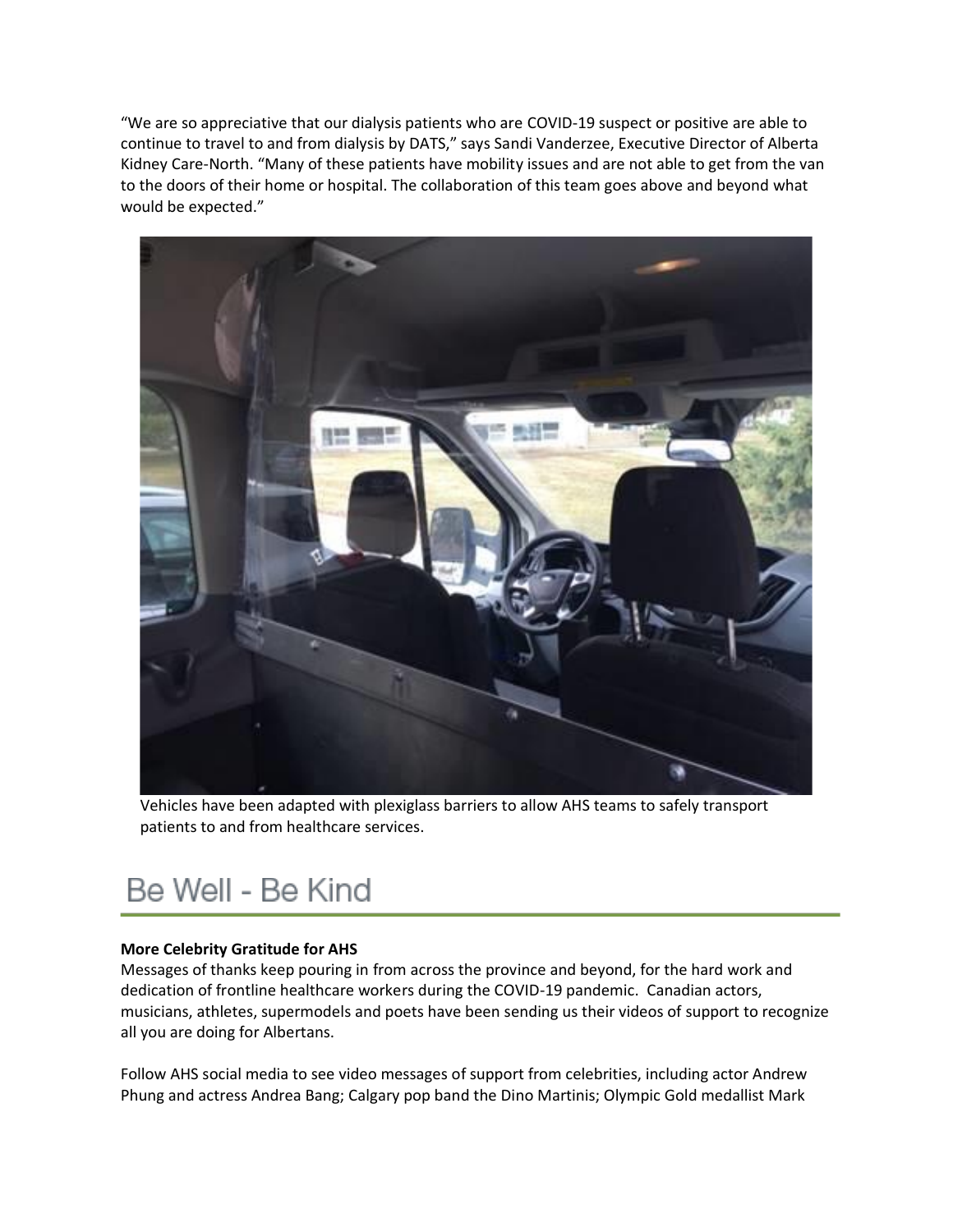Tewksbury; singer-songwriter Reuben Bullock from Reuben and the Dark and supermodel Heather Marks. We'll share a new video every couple of days.

Today, Canadian Football Hall of Famer and TSN sportscaster Matt Dunigan shares his thank you note [for AHS frontline workers.](https://www.youtube.com/watch?v=ad_tht4UNe4&feature=youtu.be)



#### **Shout Out**

Thank you our teams who find ways to work together to support patients and each other. This shout out was sent to us to recognize a team effort between nurses, managers, physicians and allied health teams to provide innovative ways to care for their patients. This kind of teamwork makes a direct difference to the experience of our patients.

*Management, physicians and allied health on Unit 24 of the Foothills Medical Centre joined forces to celebrate the nurses who provide outpatient care to patients needing Addiction and Mental Health (AMH) Services. Nurses on this unit have been instrumental in providing innovative care and support during the pandemic, including individual and group sessions by Zoom and phone, injections to help keep patients well and out of hospital, and urgent face-toface appointments for patients in crisis. Unit 24 was the first AMH Day hospital in the city to provide group treatment via Zoom (these nurses are both clinicians and masters of technology!). We also want to acknowledge and thank the dedicated allied health and*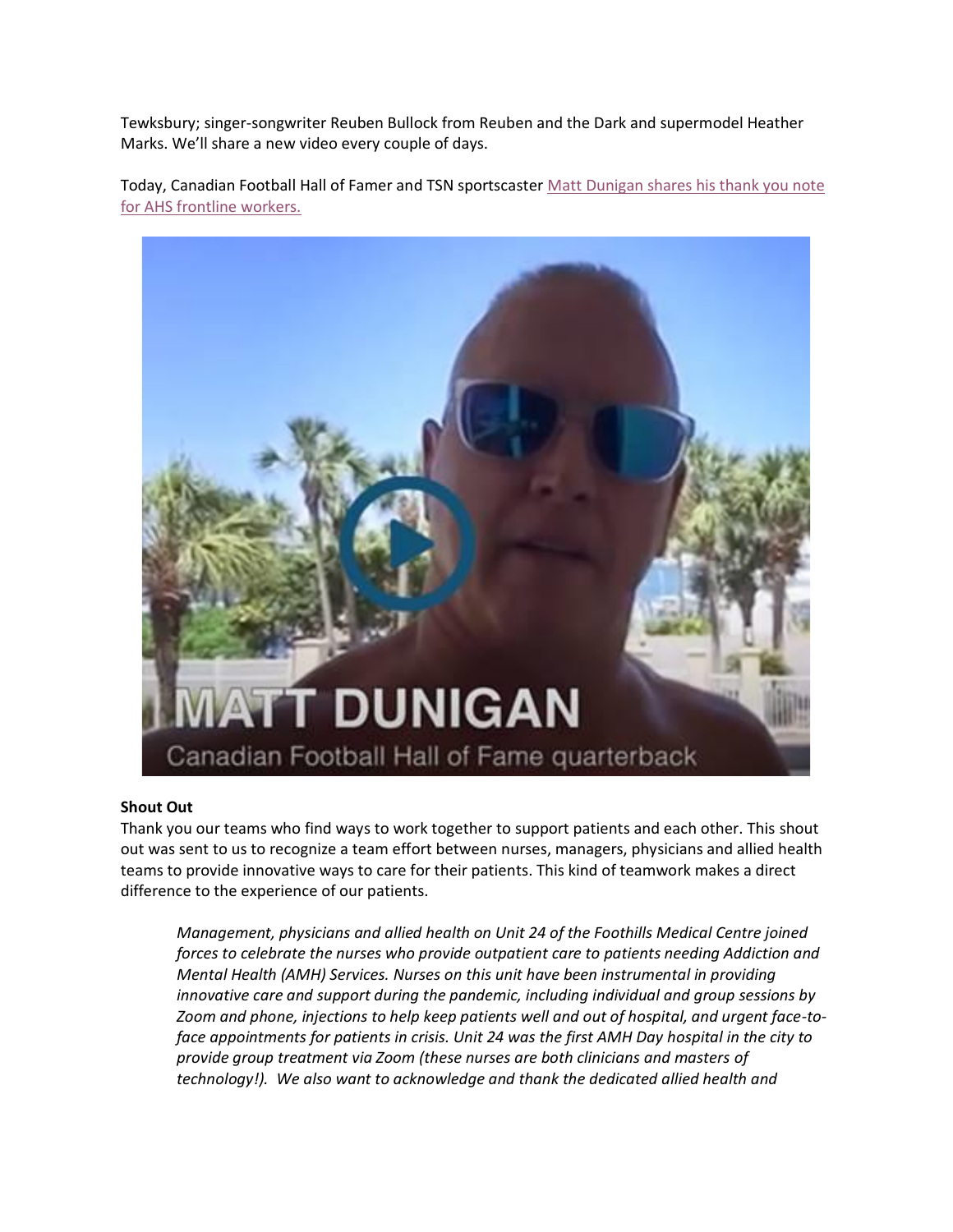*administrative support staff who work side-by-side with these amazing nurses. The Unit 24 programs are truly multidisciplinary.*

*Addictions and Mental Health Management*

#### **Community Acts of Kindness**

Albertans are still expressing their immense gratitude in heartfelt ways for the work of AHS teams across the province, including through personal email messages and signs which pop up on streets and boulevards, like the one below which appeared this weekend in southwest Calgary. We know many of you worked over the long weekend, taking time away from family and loved ones. We hope these notes of thanks will serve as a reminder that your sacrifices are so appreciated.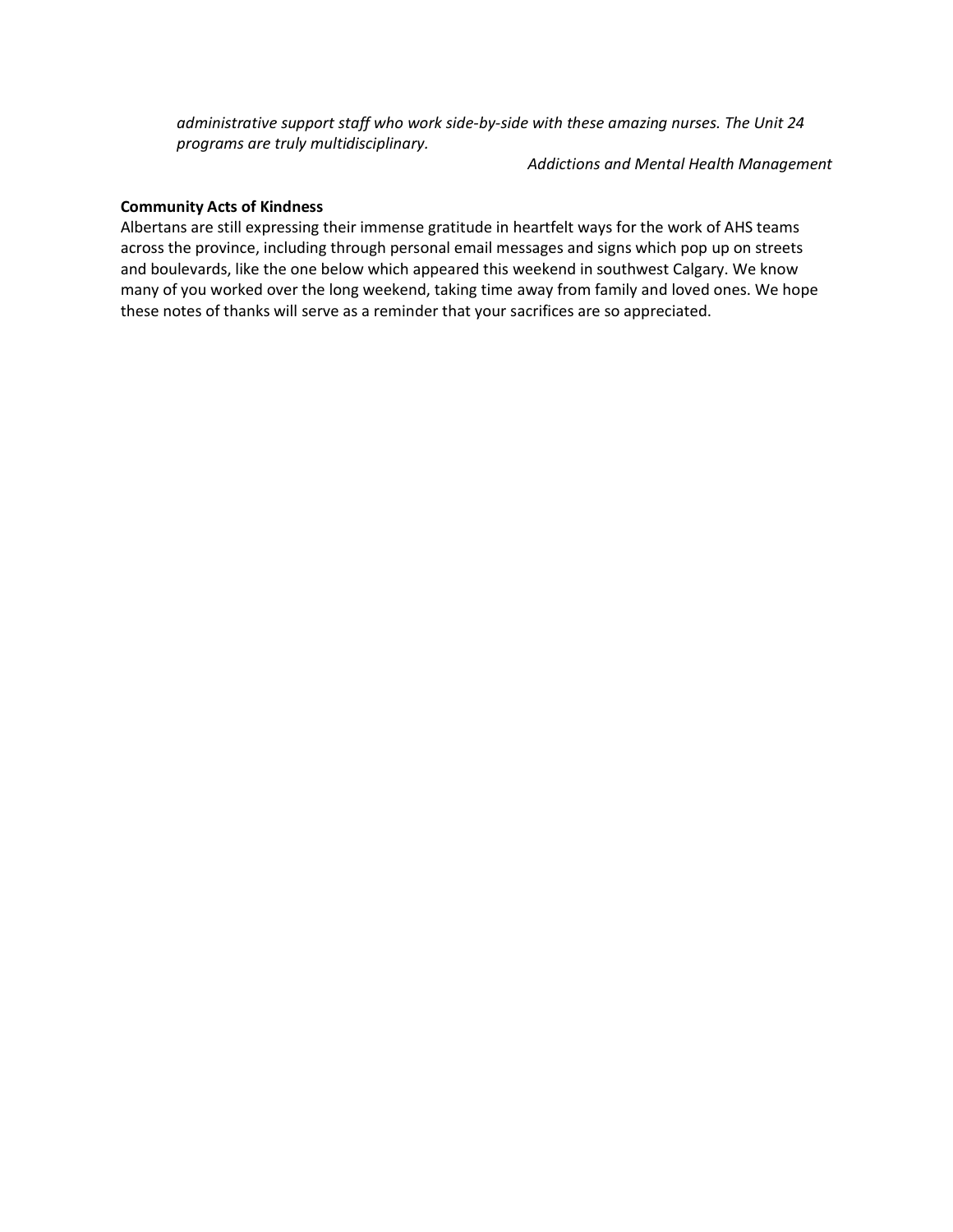Wank you

I want to sing the praises of everyone involved in the COVID-19 testing process. My son is very sick with some of the COVID-19 symptoms. Obviously a scary time for all of us. He was tested within hours of calling in and got a negative result back within 24hours. A huge relief here, but way to go team!

- Rachel

Thank you. From the bottom of my heart, THANK YOU. I'm a lucky person, as I don't know anyone who's sick or needs you right now, but my family and I have needed healthcare workers in the past, and I wasn't able to express my gratitude then, so I'm sending you all positive thoughts and strength. THANK YOU ALL!!!

- Leslie

To all the healthcare professionals in the Calgary area, thank you for your tireless commitment and work through these trying times. You are the heroes of this story.

- Erin

Thank you for risking your life to help others during this hard time! You make me smile and feel secure and safe. **THANK YOU!** 

- Jaxon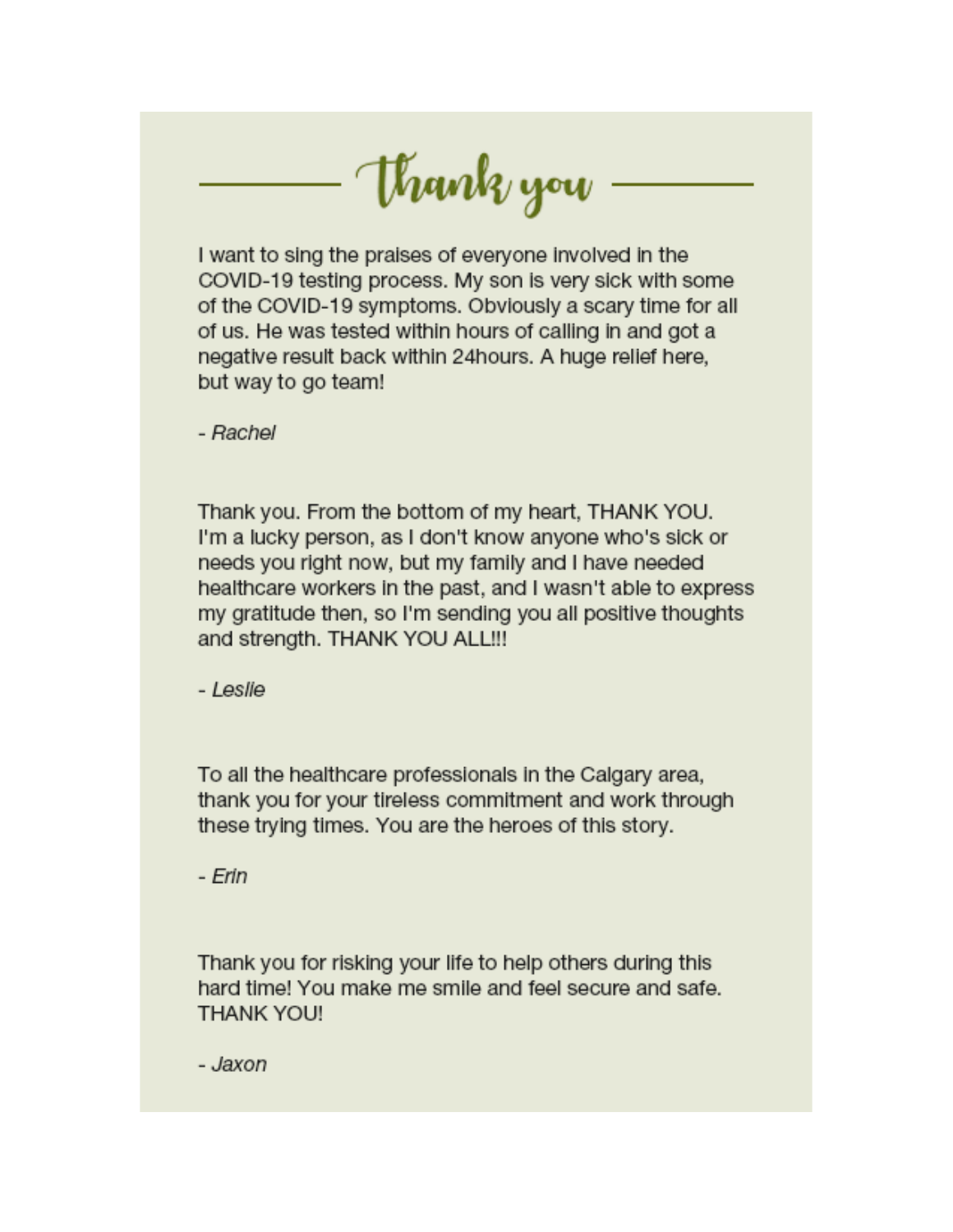

Whether you were working or taking some downtime, we hope you had some time over this past long weekend to enjoy the beautiful weather most of Alberta experienced. We were thankful for the sun, which seemed to instill some much-needed optimism in the midst of the ongoing demands of the pandemic.

As we move forward with the easing of some restrictions, we are committed to continuing to manage this pandemic in our province. We cannot relax our efforts to protect each other and especially those who are most vulnerable to the serious outcomes of COVID-19. Our return to business and social activities must be measured and careful. This is why public health orders remain in place, which include limits to outdoor gatherings of up to 50 people and indoor gatherings to 15 or less, staying home and away from others with any symptoms of illness, maintaining physical distance from those who are outside of your household, and being vigilant about hand-washing. All of these measures are important whether you are at home or at work. And, we must remember, that even though we are resuming some activities, we are not going back to our pre-pandemic normal. Our actions must continue to bear COVID-19 in mind, as the virus is still present and contagious.

Thank you for your vigilance in protecting Albertans through your jobs and in your communities. As infection and hospitalization rates remain lower than anticipated and are holding steady, we are thankful that together we are truly making a difference to the spread of COVID-19 in our province. We've got this! Keep up the amazing work.